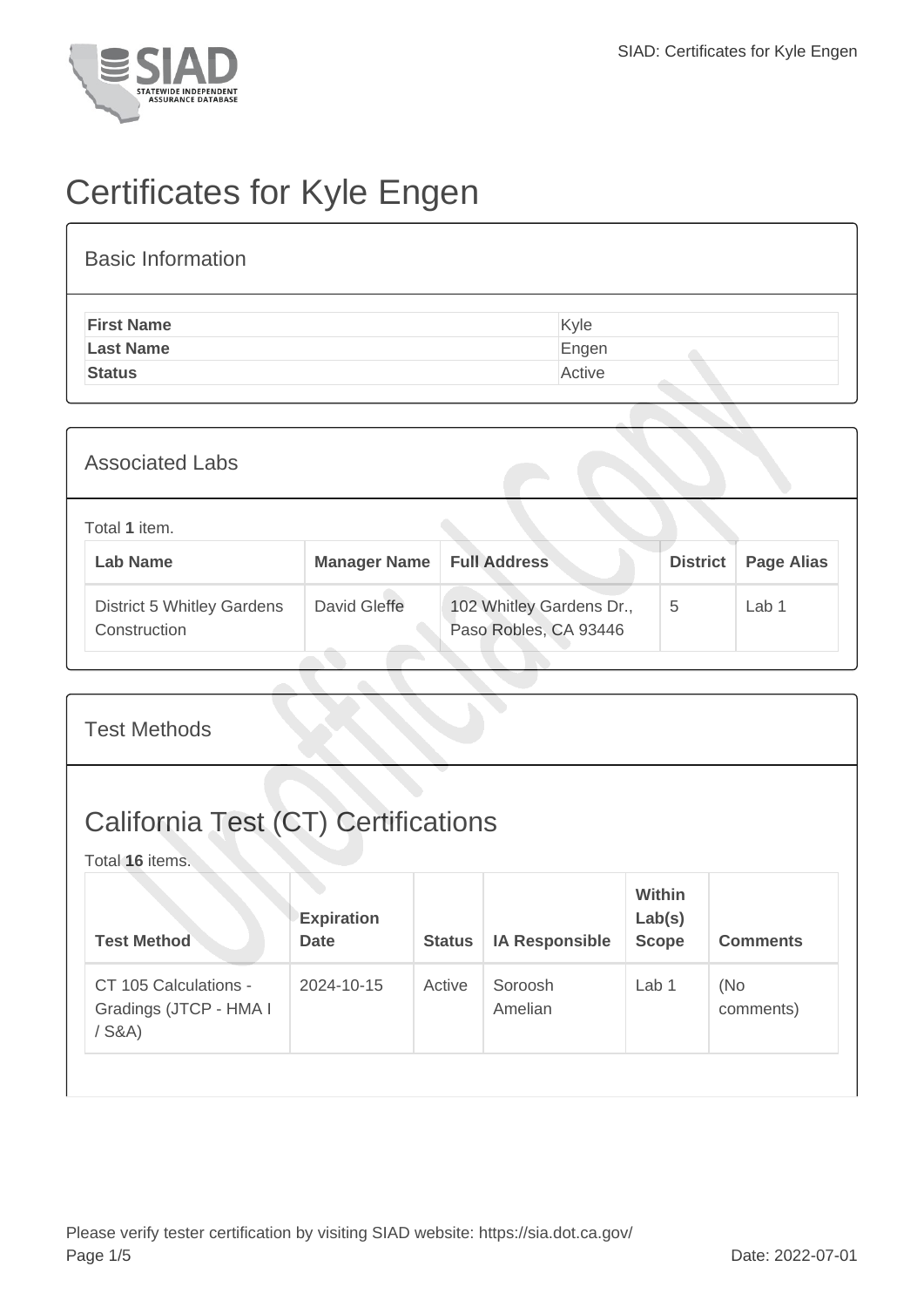

| <b>Test Method</b>                                                                   | <b>Expiration</b><br><b>Date</b> | <b>Status</b> | <b>IA Responsible</b> | Within<br>Lab(s)<br><b>Scope</b> | <b>Comments</b>   |
|--------------------------------------------------------------------------------------|----------------------------------|---------------|-----------------------|----------------------------------|-------------------|
| CT 125 AGG Sampling -<br><b>AGGREGATES (JTCP -</b><br><b>HMA I / S&amp;A)</b>        | 2024-10-15                       | Active        | Soroosh<br>Amelian    | Lab 1                            | (No<br>comments)  |
| CT 125 HMA Sampling -<br>HMA (JTCP - HMA I)                                          | 2024-11-19                       | Active        | Soroosh<br>Amelian    | Lab <sub>1</sub>                 | (No<br>comments)  |
| CT 201 Sample<br>Preparation - Soil and<br>Aggregates (JTCP -<br><b>S&amp;A)</b>     | 2024-10-15                       | Active        | Sarbjit Grewal        | Lab <sub>1</sub>                 | (No)<br>comments) |
| CT 202 Sieve analysis -<br>Fine and Coarse<br>Aggregates (JTCP -<br><b>S&amp;A</b> ) | 2024-10-15                       | Active        | Sarbjit Grewal        | Lab <sub>1</sub>                 | (No<br>comments)  |
| CT 205 Percent Crushed<br>Particles (JTCP - S&A)                                     | 2024-10-15                       | Active        | Sarbjit Grewal        | (No lab)                         | (No<br>comments)  |
| CT 216 Relative<br>Compaction - Soils and<br>Aggregates (JTCP -<br><b>S&amp;A)</b>   | 2024-10-15                       | Active        | Sarbjit Grewal        | Lab <sub>1</sub>                 | (No<br>comments)  |
| CT 217 Sand Equivalent<br>$(JTCP - S&A)$                                             | 2024-10-15                       | Active        | Sarbjit Grewal        | Lab 1                            | (No)<br>comments) |
| CT 226 Moisture Content<br>- Soils and Aggregates<br>$(JTCP - S&A)$                  | 2024-10-15                       | Active        | Sarbjit Grewal        | Lab 1                            | (No)<br>comments) |
| CT 227 Cleanness Value<br>$(JTCP - S&A)$                                             | 2024-10-15                       | Active        | Sarbjit Grewal        | Lab 1                            | (No)<br>comments) |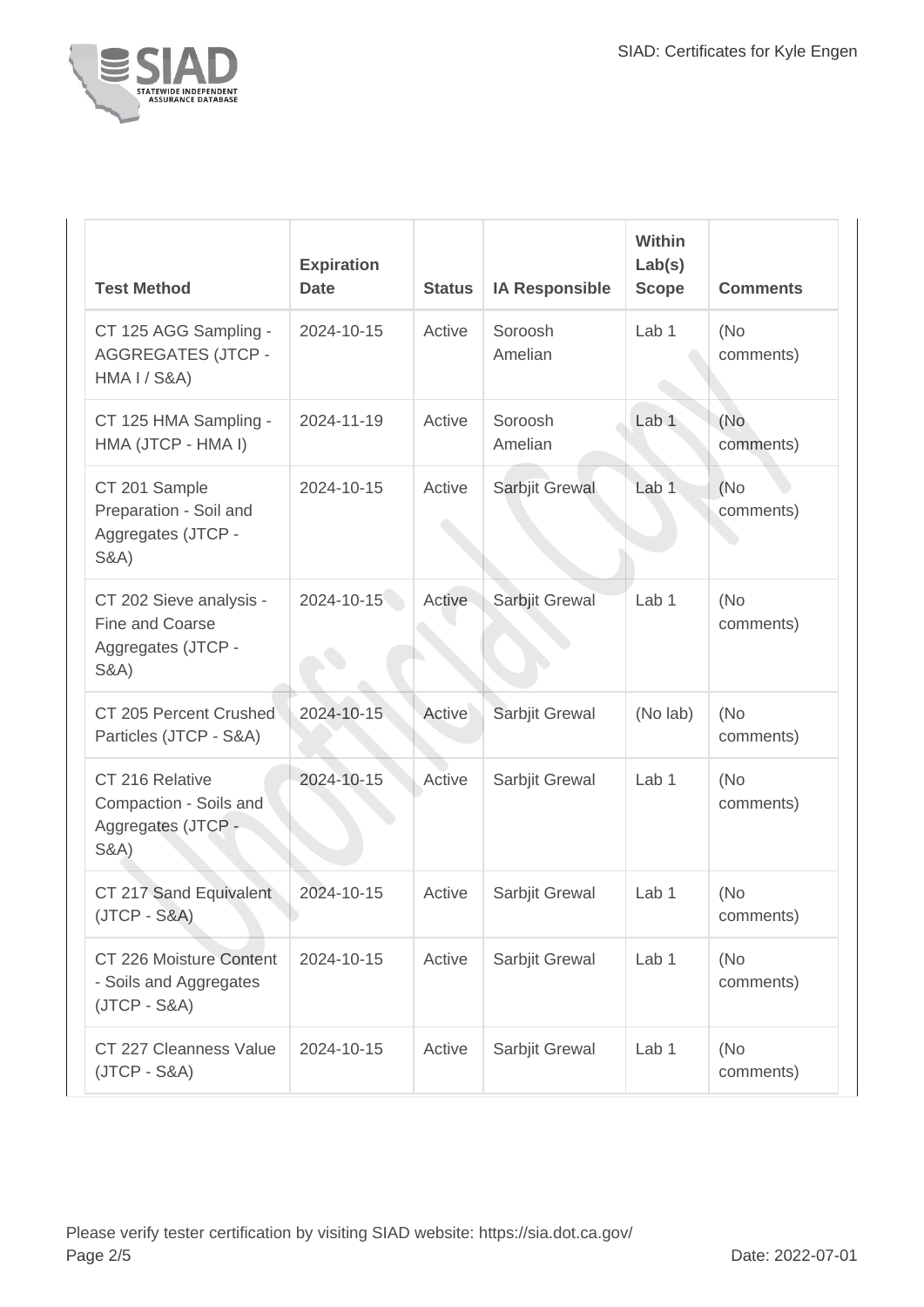

| <b>Test Method</b>                                               | <b>Expiration</b><br><b>Date</b> | <b>Status</b> | <b>IA Responsible</b>  | Within<br>Lab(s)<br><b>Scope</b> | <b>Comments</b>   |
|------------------------------------------------------------------|----------------------------------|---------------|------------------------|----------------------------------|-------------------|
| CT 229 Durability (JTCP<br>$-S&A)$                               | 2024-10-15                       | Active        | Sarbjit Grewal         | Lab <sub>1</sub>                 | (No)<br>comments) |
| CT 231 Relative<br>Compaction - Nuclear<br>Gage                  | 2022-12-07                       | Active        | Martiniano Ruiz        | Lab <sub>1</sub>                 | (No<br>comments)  |
| CT 306 Reducing<br>Samples of Asphalt<br>Mixtures (JTCP - HMA I) | 2024-11-19                       | Active        | Soroosh<br>Amelian     | (No lab)                         | (No)<br>comments) |
| CT 521 Compressive<br>Strength - PCC                             | 2023-03-07                       | Active        | Martiniano Ruiz        | Lab 1                            | (No)<br>comments) |
| CT 531 Core Length -<br><b>PCC</b>                               | 2023-03-07                       | Active        | Martiniano Ruiz        | Lab <sub>1</sub>                 | (No<br>comments)  |
| CT 533 Ball Penetration -<br><b>PCC</b>                          | 2022-12-20                       | Active        | <b>Martiniano Ruiz</b> | Lab <sub>1</sub>                 | (No)<br>comments) |

## AASHTO/ASTM Proficiencies

Total **13** items.

| <b>Test Method</b>                                                                    | <b>Expiration</b><br><b>Date</b> | <b>Status</b> | <b>IA Responsible</b> | <b>Within</b><br>Lab(s)<br><b>Scope</b> | <b>Comments</b> |
|---------------------------------------------------------------------------------------|----------------------------------|---------------|-----------------------|-----------------------------------------|-----------------|
| <b>AASHTO T11 Sieve</b><br>Analysis (Washing) -<br>Fine Aggregates (JTCP<br>$-HMA I)$ | 2024-11-19                       | Active        | Soroosh Amelian       | Lab 1                                   | (No comments)   |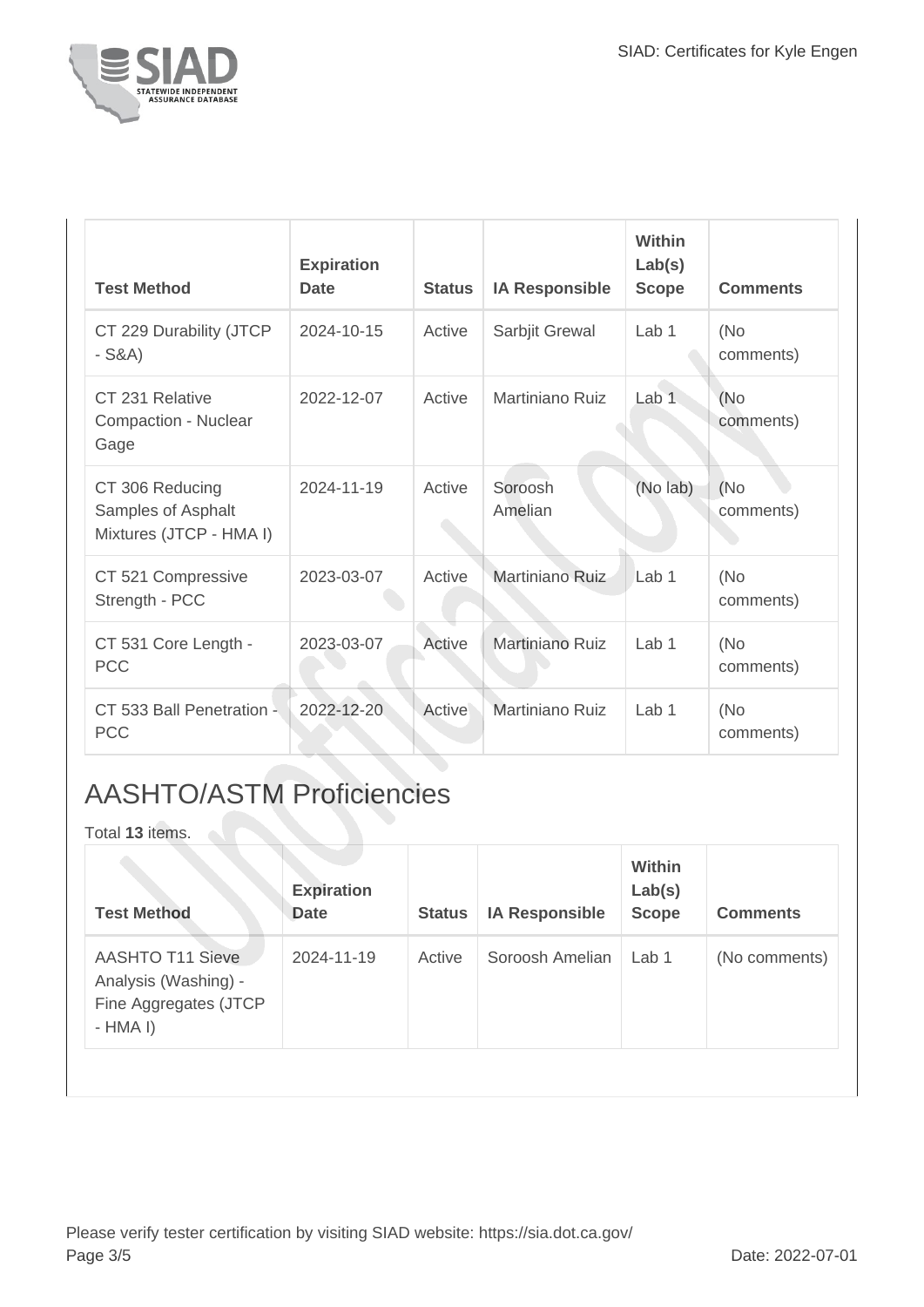

| <b>Test Method</b>                                                                    | <b>Expiration</b><br><b>Date</b> | <b>Status</b> | <b>IA Responsible</b>   | Within<br>Lab(s)<br><b>Scope</b> | <b>Comments</b> |
|---------------------------------------------------------------------------------------|----------------------------------|---------------|-------------------------|----------------------------------|-----------------|
| <b>AASHTO T27 Sieve</b><br>Analysis - Fine and<br>Coarse Aggregates<br>(JTCP - HMA I) | 2024-11-19                       | Active        | Soroosh Amelian         | Lab <sub>1</sub>                 | (No comments)   |
| AASHTO R47 Reducing<br>Samples of HMA (JTCP<br>$-HMA I$                               | 2024-11-19                       | Active        | Soroosh Amelian         | Lab <sub>1</sub>                 | (No comments)   |
| AASHTO R76 Reducing<br>Samples of Agg (JTCP -<br>HMA I)                               | 2024-11-19                       | Active        | Soroosh Amelian         | Lab <sub>1</sub>                 | (No comments)   |
| AASHTO T166 Bulk<br>SpG of Compacted<br>HMA - SSD (JTCP -<br>HMA II)                  | 2024-12-02                       | Active        | Soroosh Amelian         | (No lab)                         | (No comments)   |
| AASHTO T176 Sand<br>Equivalent (JTCP - HMA)<br>$\vert$ )                              | 2024-11-19                       | Active        | Soroosh Amelian         | Lab <sub>1</sub>                 | (No comments)   |
| AASHTO T209 Max<br>SpG and Density - HMA<br>(JTCP - HMA II)                           | 2024-12-02                       | Active        | Soroosh Amelian         | Lab <sub>1</sub>                 | (No comments)   |
| AASHTO T255<br>Evaporable Moisture<br>Content (JTCP - HMA I)                          | 2024-11-19                       | Active        | Soroosh Amelian   Lab 1 |                                  | (No comments)   |
| <b>AASHTO T269 Percent</b><br>Air Voids - HMA (JTCP -<br>HMA II)                      | 2024-12-02                       | Active        | Soroosh Amelian         | (No lab)                         | (No comments)   |